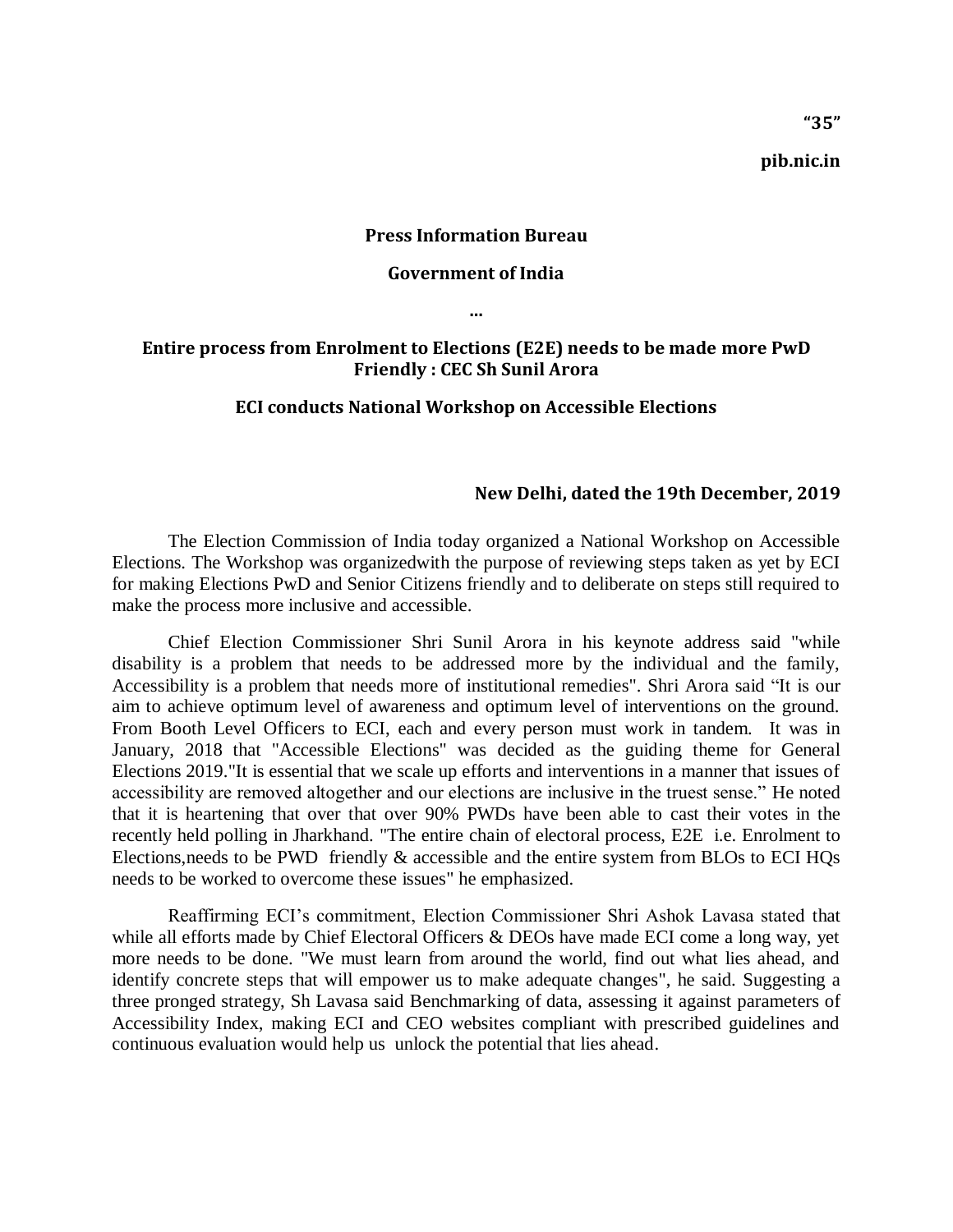

The Election Commissioner Shri Sushil Chandra lauded the efforts of Civil Society organizations and Election Officials on the field. Sh Chandra emphasized the importance of sensitization towards the electoral rights of Persons with Disabilities. "We need the support of all Civil Society Organisations and concerned NGOs to make PwD voters an integral part of democracy" he added.

Speaking on the occasion, Secretary General Shri Umesh Sinha emphasized the need for desired structural changes to address critical gaps and lauded the efforts of Election Machinery, Civil Society Organisations and other stakeholders at the grassroots level. Mr Sinha highlighted the added facility of choice of Postal ballot from home for Octogenarians and PwDs, piloted in recent Jharkhand elections.Deputy Election Commissioner Shri Chandra Bhushan Kumar reiterated the importance of the recommendations received from stakeholders across the country since these would pave the way in making future elections more inclusive. He thanked the Organizations who came to participate in today's workshop and particularly the Accessibility Consultant ECI Ms Smitha Sadasivan for making the deliberations so fruitful.